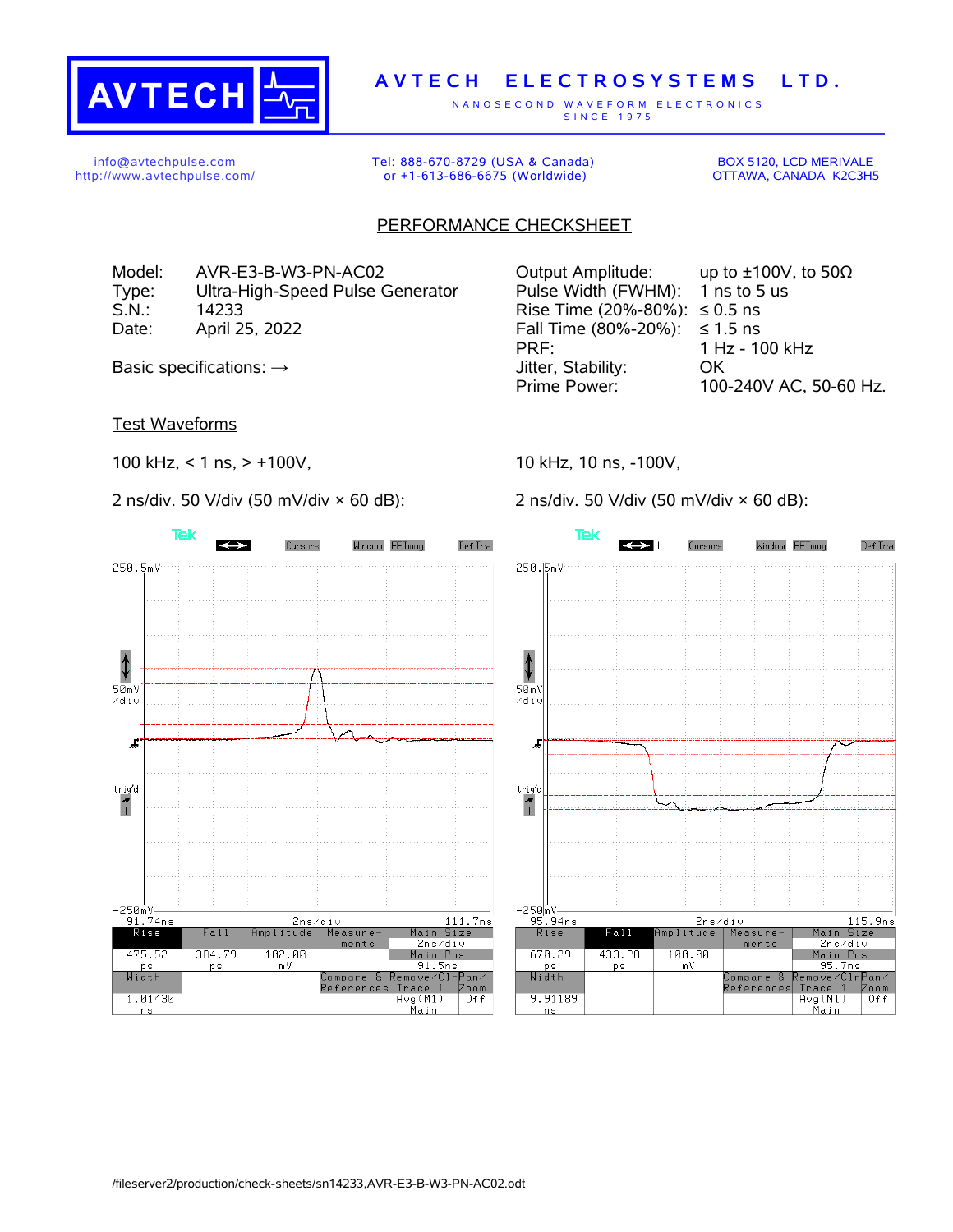20 kHz, 100 ns, ≥ +100V, leading edge,

5 ns/div. 50 V/div (50 mV/div × 60 dB):

20 kHz, 100 ns, ≥ +100V, trailing edge,

5 ns/div. 50 V/div (50 mV/div × 60 dB):